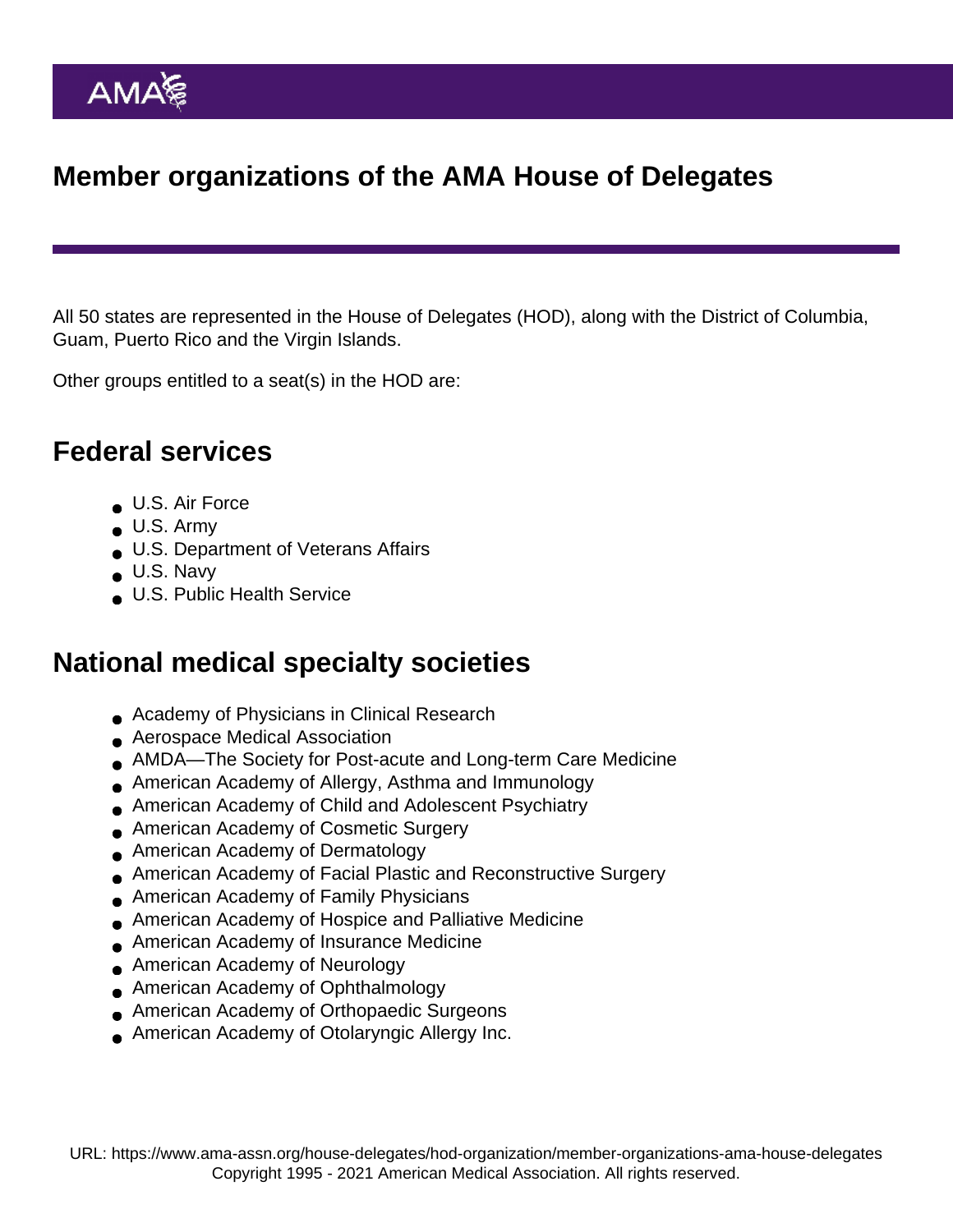- American Academy of Otolaryngology—Head and Neck Surgery
- American Academy of Pain Medicine
- American Academy of Pediatrics
- American Academy of Physical Medicine and Rehabilitation
- American Academy of Psychiatry and the Law
- American Academy of Sleep Medicine
- American Association for Geriatric Psychiatry  $\bullet$
- American Association for Hand Surgery
- American Association for Thoracic Surgery
- American Association of Clinical Endocrinology
- American Association of Clinical Urologists, Inc.
- American Association of Gynecologic Laparoscopists
- American Association of Neurological Surgeons
- American Association of Neuromuscular & Electrodiagnostic Medicine
- American Association of Plastic Surgeons
- American Association of Public Health Physicians  $\bullet$
- American Clinical Neurophysiology Society
- American College of Allergy, Asthma and Immunology
- American College of Cardiology
- American College of Chest Physicians (CHEST)  $\bullet$
- American College of Emergency Physicians
- American College of Gastroenterology
- American College of Legal Medicine
- American College of Medical Genetics and Genomics
- American College of Medical Quality  $\bullet$
- American College of Mohs Surgery
- American College of Nuclear Medicine
- American College of Obstetricians and Gynecologists
- American College of Occupational and Environmental Medicine  $\bullet$
- American College of Physicians
- American College of Preventive Medicine
- American College of Radiation Oncology
- American College of Radiology  $\bullet$
- American College of Rheumatology
- American College of Surgeons
- **American Contact Dermatitis Society**
- American Gastroenterological Association
- American Geriatrics Society
- American Hernia Society
- American Institute of Ultrasound in Medicine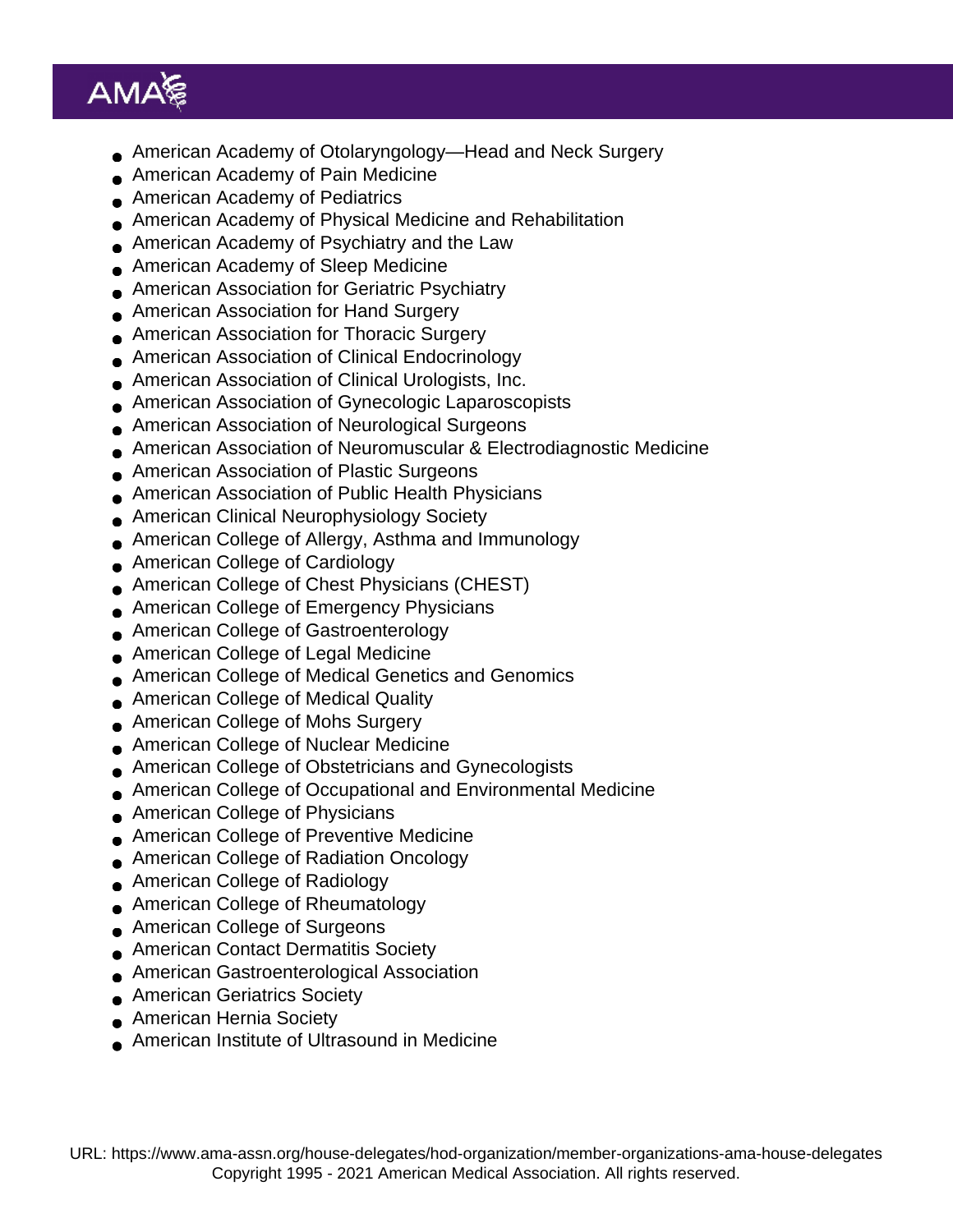- American Orthopaedic Association
- American Orthopaedic Foot and Ankle Society
- American Psychiatric Association
- American Rhinologic Society
- American Roentgen Ray Society
- American Society for Clinical Pathology
- American Society for Dermatologic Surgery  $\bullet$
- American Society for Gastrointestinal Endoscopy
- American Society for Metabolic and Bariatric Surgery
- American Society for Radiation Oncology
- American Society for Reconstructive Microsurgery
- American Society for Reproductive Medicine
- American Society for Surgery of the Hand
- American Society of Addiction Medicine
- American Society of Anesthesiologists
- American Society of Breast Surgeons  $\bullet$
- American Society of Cataract and Refractive Surgery
- American Society of Colon and Rectal Surgeons
- American Society of Cytopathology
- American Society of Dermatopathology  $\bullet$
- American Society of Echocardiography
- American Society of General Surgeons
- American Society of Hematology
- American Society of Interventional Pain Physicians
- American Society of Maxillofacial Surgeons  $\bullet$
- American Society of Neuroimaging
- American Society of Neuroradiology
- American Society of Nuclear Cardiology
- American Society of Ophthalmic Plastic and Reconstructive Surgery  $\bullet$
- American Society of Plastic Surgeons
- American Society of Regional Anesthesia and Pain Medicine
- American Society of Retina Specialists
- American Society of Transplant Surgeons  $\bullet$
- American Thoracic Society
- American Urological Association
- American Vein and Lymphatic Society
- AMSUS The Society of Federal Health Professionals
- Association for Clinical Oncology
- Association of University Radiologists
- College of American Pathologists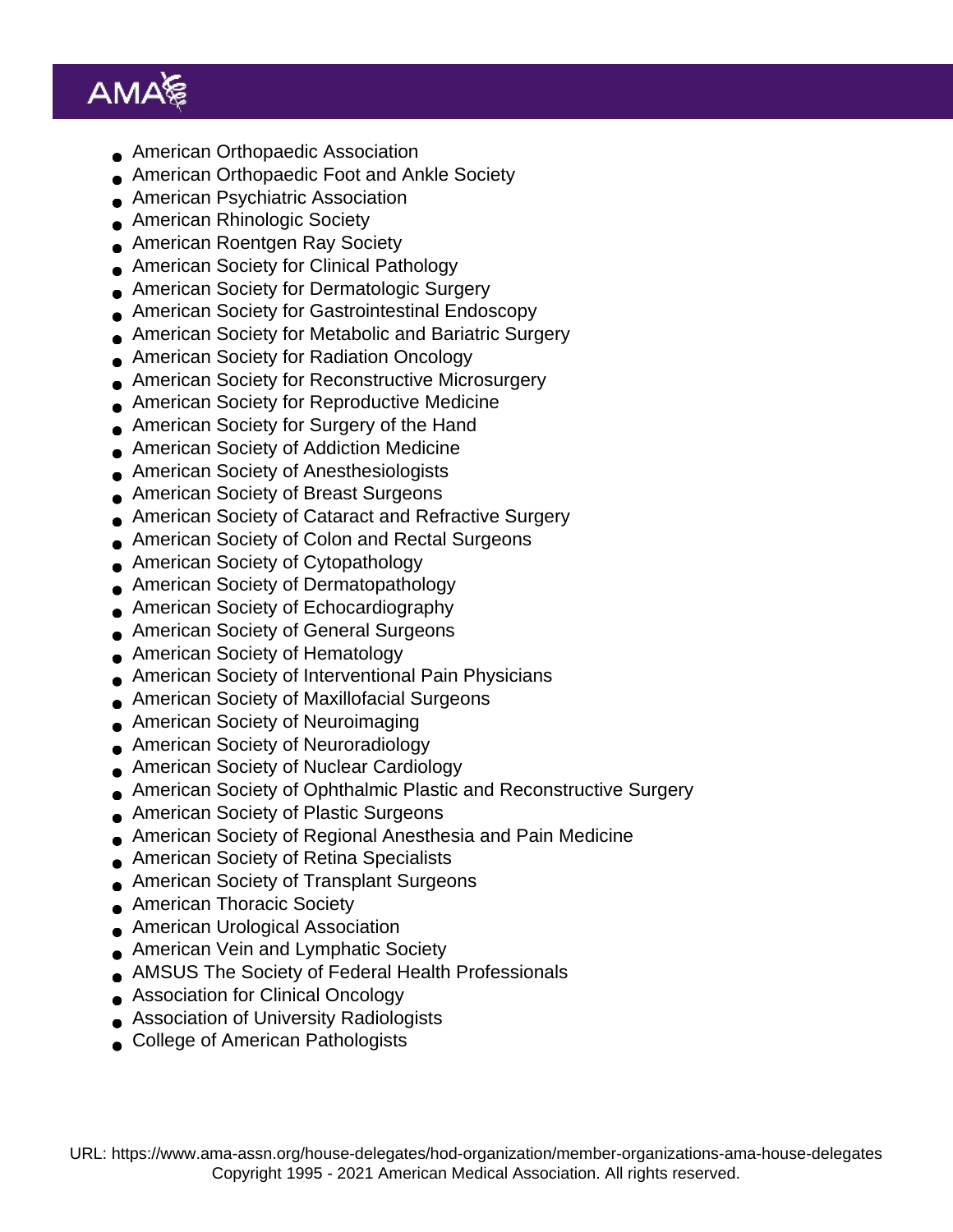- Congress of Neurological Surgeons
- Heart Rhythm Society
- Infectious Diseases Society of America
- International College of Surgeons: U.S. Section
- International Society for the Advancement of Spine Surgery
- International Society of Hair Restoration Surgery
- National Association of Medical Examiners
- North American Neuromodulation Society
- North American Neuro-Ophthalmology Society
- North American Spine Society
- **Obesity Medicine Association**
- Outpatient Endovascular and Interventional Society
- Radiological Society of North America
- **Renal Physicians Association**
- Society for Cardiovascular Angiography and Interventions
- Society for Investigative Dermatology, Inc.  $\bullet$
- Society for Vascular Surgery
- Society of American Gastrointestinal Endoscopic Surgeons
- Society of Cardiovascular and Computed Tomography
- Society of Critical Care Medicine
- **Society of Hospital Medicine**
- Society of Interventional Radiology
- Society of Nuclear Medicine and Molecular Imaging
- Society of Thoracic Surgeons
- Spine Intervention Society  $\bullet$
- **The Endocrine Society**
- The Society of Laparoscopic and Robotic Surgeons
- The Triological Society
- Undersea and Hyperbaric Medical Society
- United States and Canadian Academy of Pathology

### Other national medical associations

- American Medical Women's Association
- **American Osteopathic Association**
- National Medical Association